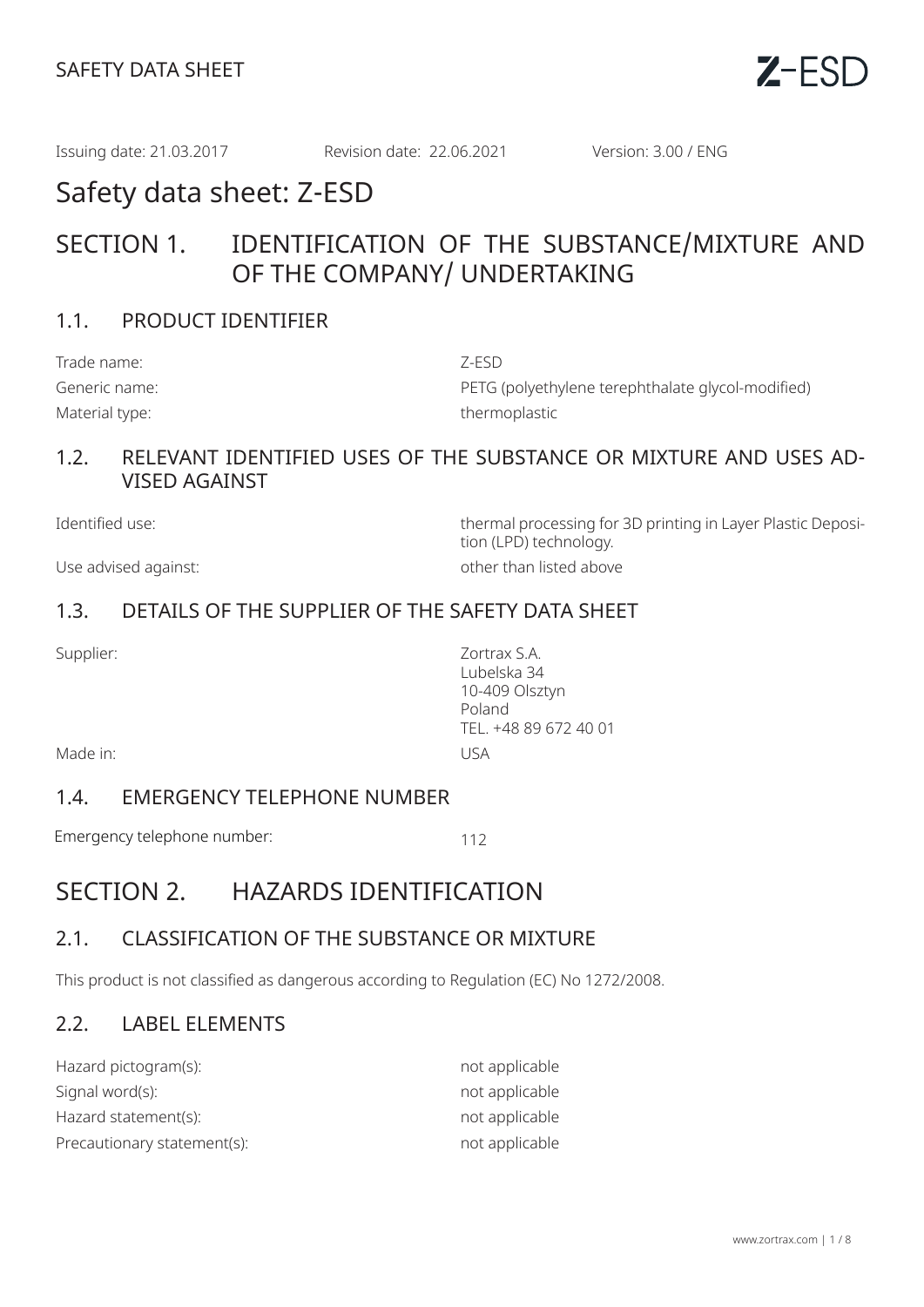## SAFETY DATA SHEET

## 2.3. OTHER HAZARDS

The product does not meet the criteria for PBT or vPvB classification.

# SECTION 3. COMPOSITION/INFORMATION ON INGREDIENTS

#### 3.1. SUBSTANCES

Not applicable

#### 3.2. MIXTURES

PETG (polyethylene terephthalate glycol-modified) – 96% CAS: 25038-91-9 Carbon-Based Conductive Additives – 2 ~ 8% Additives and colorants –  $0 \sim 4\%$ 

## SECTION 4. FIRST AID MEASURES

#### 4.1. DESCRIPTION OF FIRST AID MEASURES

| Eye contact:  | immediately rinse eyes with water. In case of irritation,<br>contact a physician.                                                                                                                         |
|---------------|-----------------------------------------------------------------------------------------------------------------------------------------------------------------------------------------------------------|
| Skin contact: | if molten material comes into contact with the skin, cool<br>immediately with cold water. Removal of solidified molten<br>material from skin as well as treatment of burns require<br>medical assistance. |
| Ingestion:    | remove material residues from mouth and rinse mouth<br>with water. Drink plenty of water. Do NOT induce vomiting.<br>In case of discomfort, contact a physician.                                          |
| Inhalation:   | provide fresh air. In case of noticing worrying symptoms,<br>consult a physician.                                                                                                                         |

#### 4.2. MOST IMPORTANT SYMPTOMS AND EFFECTS, BOTH ACUTE AND DELAYED

Most important symptoms/effect: no modata available

#### 4.3. INDICATION OF ANY IMMEDIATE MEDICAL ATTENTION AND SPECIAL TREAT-MENT NEEDED

Notes to physician: treat symptomatically

## SECTION 5. FIREFIGHTING MEASURES

## 5.1. EXTINGUISHING MEDIA

Unsuitable extinguishing media: high volume water jet.

Suitable extinguishing media: fine spray or water mist, dry powder, foam, carbon dioxide  $(CO_2)$ .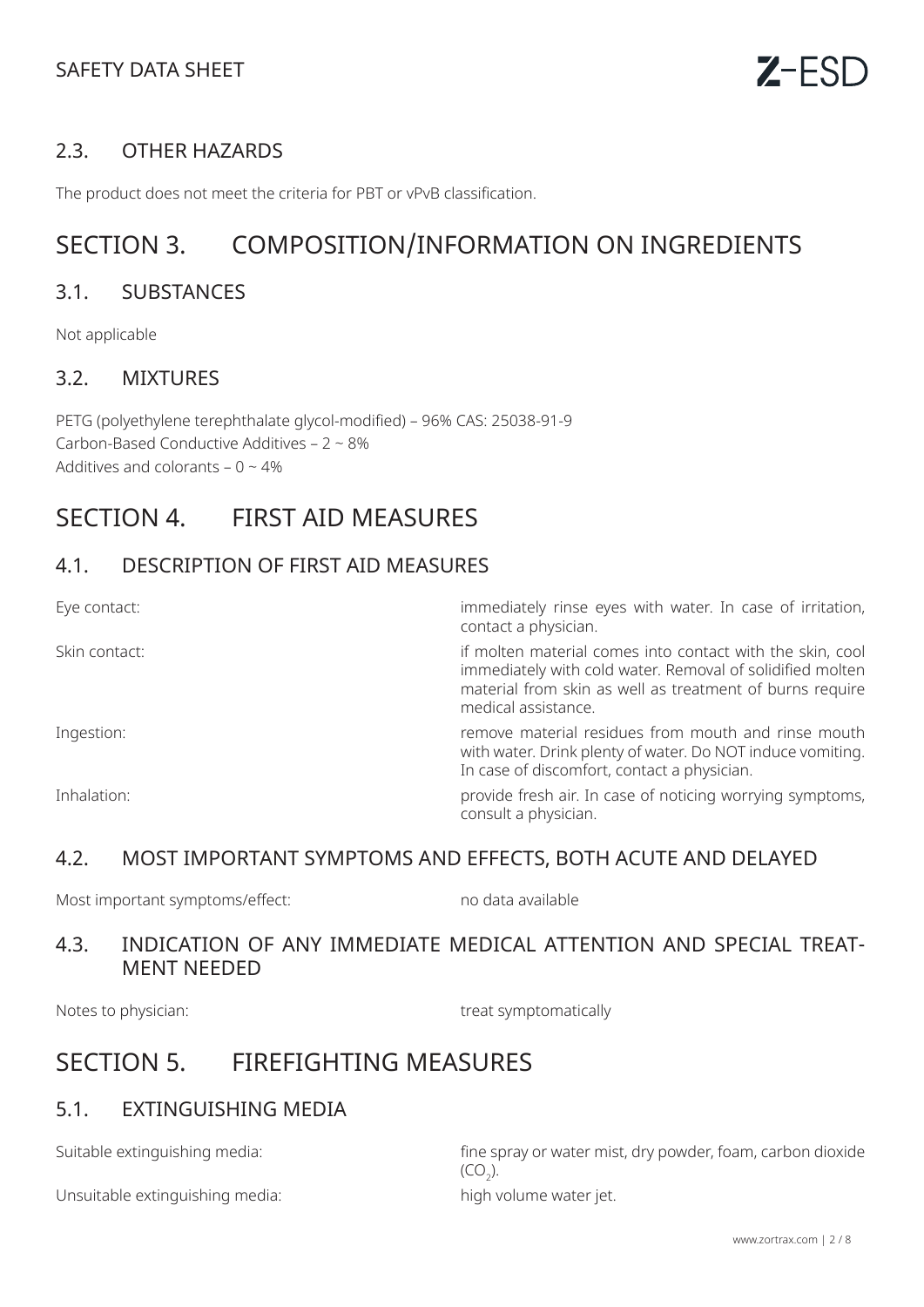## 5.2. SPECIAL HAZARDS ARISING FROM THE SUBSTANCE OR MIXTURE

Special hazards arising from the substance or mixture: burning produces irritating and noxious fumes/gases, smoke, carbon monoxide, carbon dioxide.

## 5.3. ADVICE FOR FIREFIGHTERS

Special protective equipment for firefighters: self-contained breathing apparatus and full firefighting protective gear.

# SECTION 6. ACCIDENTAL RELEASE MEASURES

#### 6.1. PERSONAL PRECAUTIONS, PROTECTIVE EQUIPMENT AND EMERGENCY PROCE-DURES

Use personal protective equipment. Avoid contact with eyes and skin. Do not breathe vapors. In case of failure in a confined space, ensure proper ventilation. Remove sources of ignition and extinguish open flame.

#### 6.2. ENVIRONMENTAL PRECAUTIONS

Prevent or limit further leakage if possible. Avoid discharge of the product into drain, ground and surface water.

## 6.3. METHODS AND MATERIAL FOR CONTAINMENT AND CLEANING UP

Sweep up and gather solidified material into appropriate containers for disposal. Collected material treat as waste.

## 6.4. REFERENCE TO OTHER SECTIONS

See SECTION 8 for personal protection information. See SECTION 13 for disposal considerations.

# SECTION 7. HANDLING AND STORAGE

#### 7.1. PRECAUTIONS FOR SAFE HANDLING

Handle in accordance with general safety regulations. Use personal protective equipment. Ensure proper ventilation. Avoid contact with molten material. Do not eat, drink or smoke when using the product. Do not ingest.

## 7.2. CONDITIONS FOR SAFE STORAGE, INCLUDING ANY INCOMPATIBILITIES

Store in tightly closed packaging in a dry and cool room away from hot surfaces and sources of ignition. Protect from moisture and direct sunlight.

#### 7.3. SPECIFIC END USE(S)

See SECTION 1.2. Exposure scenario: no data available Other guidelines: no data available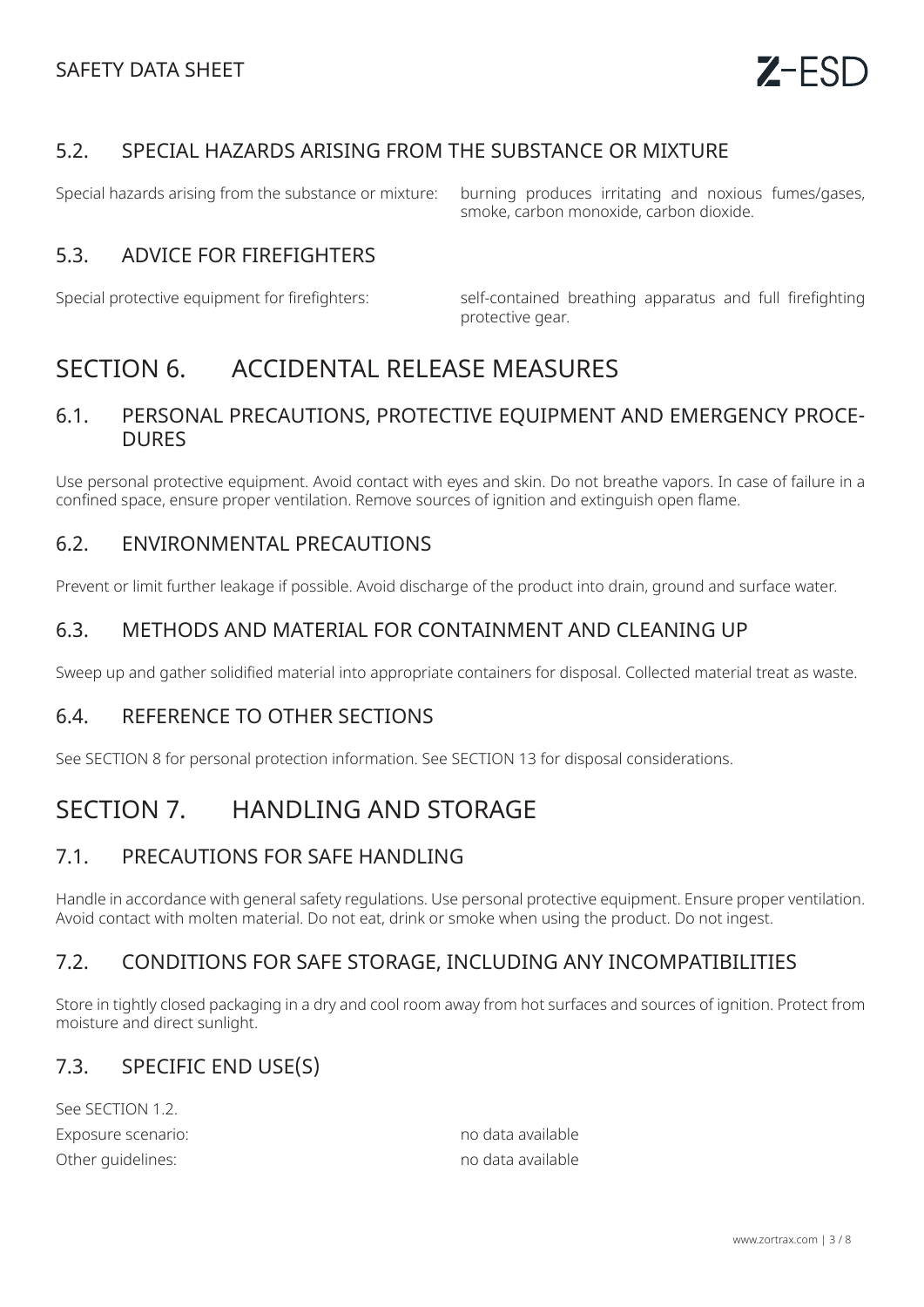# SECTION 8. EXPOSURE CONTROLS/PERSONAL PROTECTION

## 8.1. CONTROL PARAMETERS

Exposure limits: the product does not contain any hazardous substances

|                                            | with occupational exposure limits. |
|--------------------------------------------|------------------------------------|
| Biological limit values:                   | not applicable                     |
| Recommended monitoring procedures:         | not applicable                     |
| Derived No Effect Level (DNEL):            | not applicable                     |
| Predicated No Effect Concentration (PNEC): | not applicable                     |

## 8.2. EXPOSURE CONTROLS

| Appropriate engineering controls:                                      | store at temperatures between 20 and 30°C. Ensure prop-<br>er ventilation, especially in confined spaces.                    |
|------------------------------------------------------------------------|------------------------------------------------------------------------------------------------------------------------------|
| Individual protection measures, such as personal protective equipment: |                                                                                                                              |
| Eye protection:                                                        | wear safety glasses with side-shields.                                                                                       |
| Skin protection:                                                       | wear heat-resistant gloves when handling molten mate-<br>rial.                                                               |
| Respiratory protection:                                                | when working in spaces with high temperatures and with<br>poor ventilation, use breathing equipment with particle<br>filter. |
| Thermal hazards:                                                       | no fire hazard under normal use conditions.                                                                                  |
| Environmental exposure controls:                                       | do not allow to enter drains, ground and surface water.                                                                      |

# SECTION 9. PHYSICAL AND CHEMICAL PROPERTIES

## 9.1. INFORMATION ON BASIC PHYSICAL AND CHEMICAL PROPERTIES

| Appearance:                                   | filament           |
|-----------------------------------------------|--------------------|
| Physical state:                               | solid (compressed) |
| Colors:                                       | various            |
| Odor:                                         | nearly odorless    |
| Odor threshold:                               | not applicable     |
| pH:                                           | no data available  |
| Melting point/freezing point:                 | not applicable     |
| Initial boiling point and boiling range:      | no data available  |
| Flash point:                                  | no data available  |
| Evaporation rate:                             | no data available  |
| Flammability:                                 | no data available  |
| Upper/lower flammability or explosive limits: | no data available  |
| Vapor pressure:                               | no data available  |
| Vapor density:                                | no data available  |
| Relative density:                             | 1.29 $q/cm^3$      |
| Solubility:                                   | insoluble          |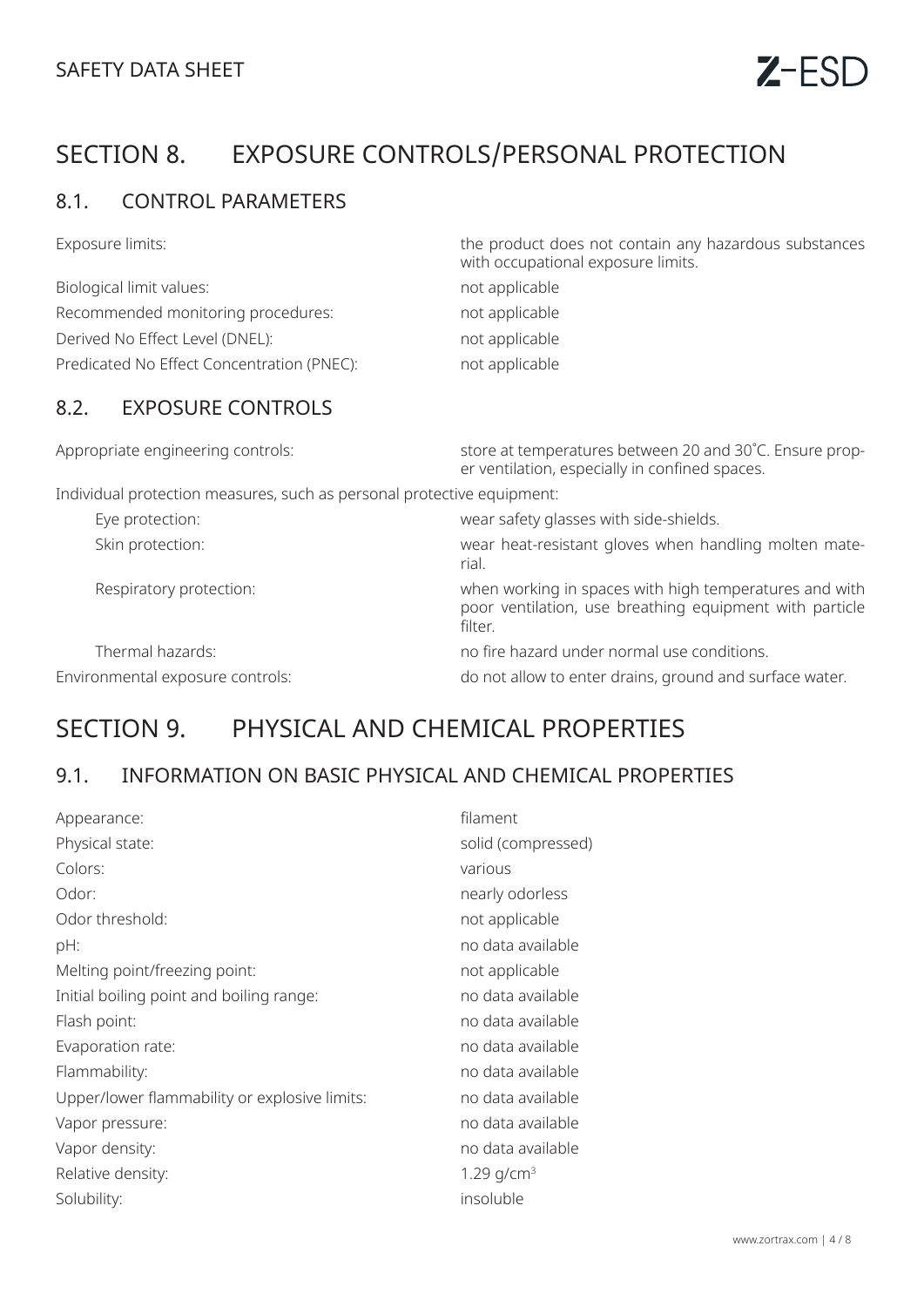## SAFETY DATA SHEET

| Partition coefficient: n-octanol/water: | no data available |
|-----------------------------------------|-------------------|
| Auto-ignition temperature:              | no data available |
| Decomposition temperature:              | no data available |
| Viscosity:                              | no data available |
| Explosive properties:                   | no data available |
| Oxidizing properties:                   | no data available |

## 9.2. OTHER INFORMATION

| Miscibility:    | no data available |
|-----------------|-------------------|
| Fat solubility: | no data available |
| Conductivity:   | no data available |
| Gas group:      | no data available |

## SECTION 10. STABILITY AND REACTIVITY

## 10.1. REACTIVITY

No reactivity under normal storage conditions.

#### 10.2. CHEMICAL STABILITY

Stable under normal storage conditions.

## 10.3. POSSIBILITY OF HAZARDOUS REACTIONS

None under normal storage and processing.

#### 10.4. CONDITIONS TO AVOID

Sources of heat, ignition and moisture. Working in spaces with poor ventilation.

#### 10.5. INCOMPATIBLE MATERIALS

Strong acids

## 10.6. HAZARDOUS DECOMPOSITION PRODUCTS

No decomposition under normal conditions. Combustion products: see SECTION 5.2.

## SECTION 11. TOXICOLOGICAL INFORMATION

## 11.1. INFORMATION ON TOXICOLOGICAL EFFECTS

| Acute toxicity:                | no data available                       |
|--------------------------------|-----------------------------------------|
| Skin corrosion/irritation:     | contact with skin may cause irritation. |
| Serious eye damage/irritation: | contact with eyes may cause irritation. |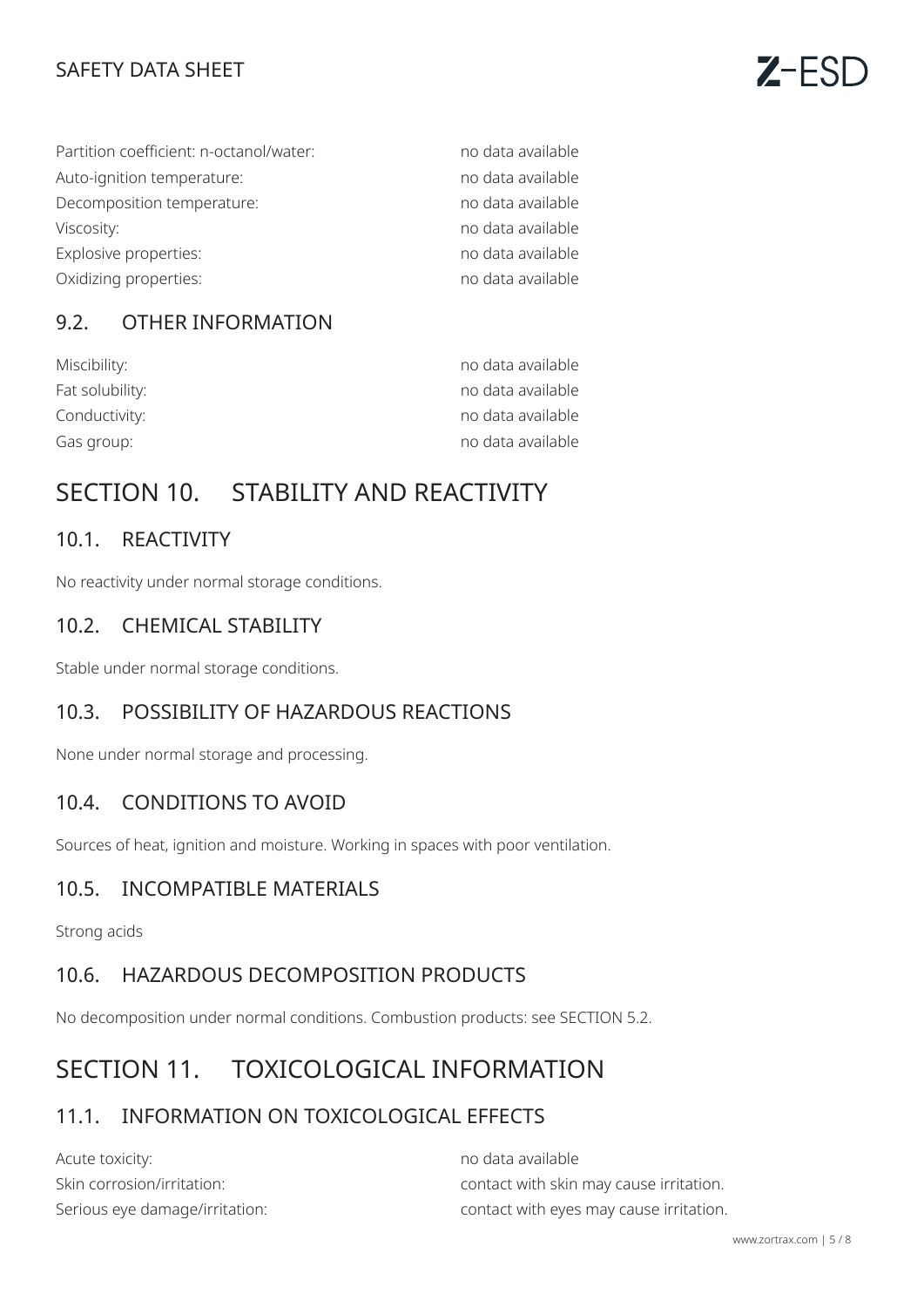## SAFETY DATA SHEET



| Respiratory or skin sensitization: | no data available                                                                                                                                                                                                                                                 |
|------------------------------------|-------------------------------------------------------------------------------------------------------------------------------------------------------------------------------------------------------------------------------------------------------------------|
| Germ cell mutagenicity:            | no data available                                                                                                                                                                                                                                                 |
| Carcinogenicity:                   | IARC (International Agency for Research on Cancer) - none<br>of the ingredients is listed.<br>NTP (National Toxicology Program) - none of the ingredi-<br>ents is listed.<br>MAK (German Maximum Workplace Concentration) - none<br>of the ingredients is listed. |
| Reproductive toxicity:             | no data available                                                                                                                                                                                                                                                 |
| STOT-single exposure:              | no data available                                                                                                                                                                                                                                                 |
| STOT-repeated exposure:            | no data available                                                                                                                                                                                                                                                 |
| Aspiration hazard:                 | no data available                                                                                                                                                                                                                                                 |

## SECTION 12. ECOLOGICAL INFORMATION

## 12.1. TOXICITY

No data available

#### 12.2. PERSISTENCE AND DEGRADABILITY

No data available

#### 12.3. BIOACCUMULATIVE POTENTIAL

No data available

#### 12.4. MOBILITY IN SOIL

No data available

## 12.5. RESULTS OF PBT AND VPVB ASSESSMENT

No data available

#### 12.6. OTHER ADVERSE EFFECTS

See SECTION 6.2.

## SECTION 13. DISPOSAL CONSIDERATIONS

#### 13.1. WASTE TREATMENT METHODS

Do not discard into drains, water courses or onto the ground. Waste and empty containers should be disposed of in accordance with local regulations.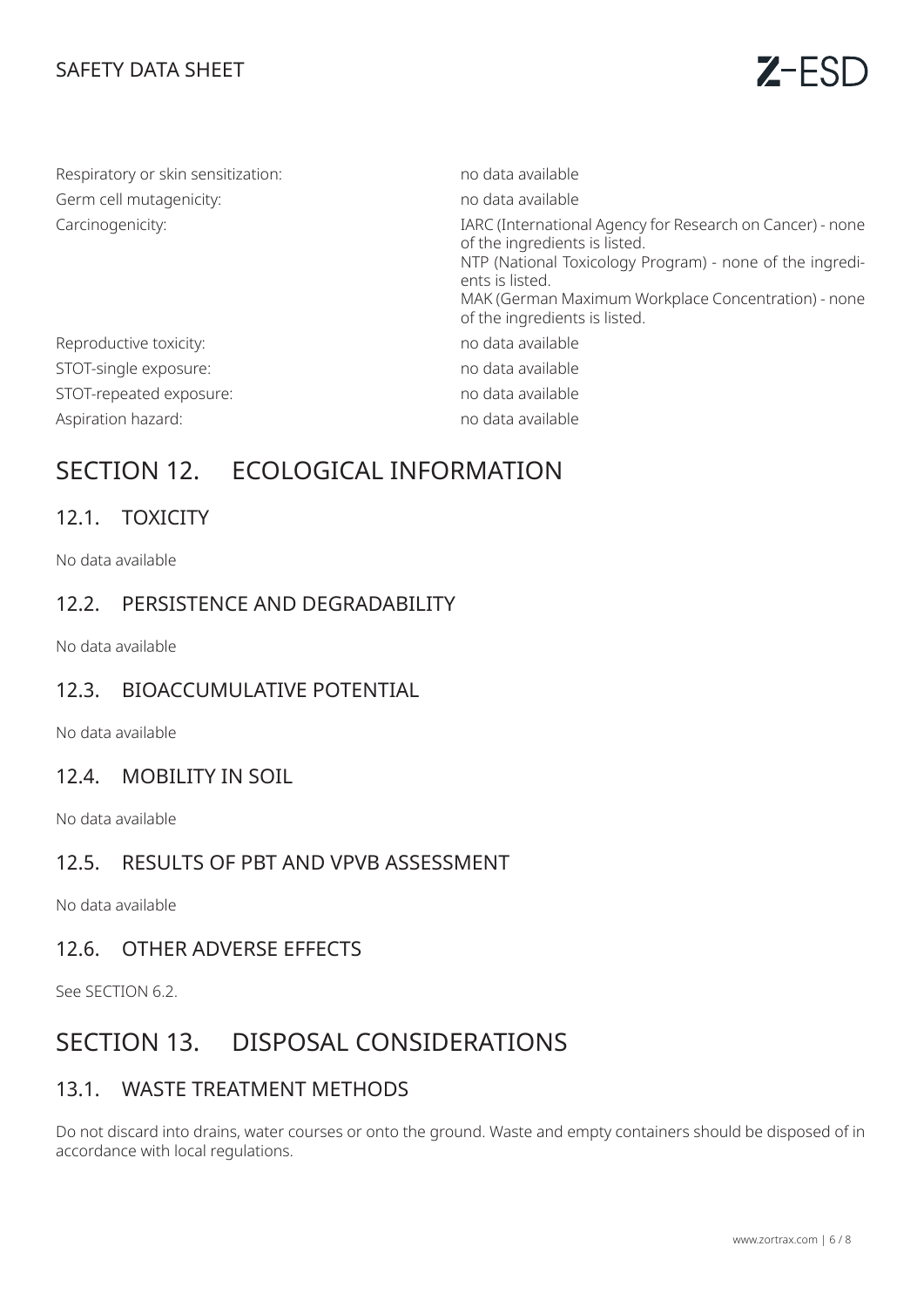## SECTION 14. TRANSPORT INFORMATION

#### 14.1. UN NUMBER

DOT, ADR, IMDG, IATA – not applicable

#### 14.2. UN PROPER SHIPPING NAME

DOT, ADR, IMDG, IATA – not applicable

## 14.3. TRANSPORT HAZARD CLASS(ES)

DOT, ADR, IMDG, IATA – not applicable

#### 14.4. PACKING GROUP

DOT, ADR, IMDG, IATA – not applicable

#### 14.5. ENVIRONMENTAL HAZARDS

DOT, ADR, IMDG, IATA – not applicable

#### 14.6. SPECIAL PRECAUTIONS FOR USER

DOT, ADR, IMDG, IATA – not applicable

#### 14.7. TRANSPORT IN BULK ACCORDING TO ANNEX II OF MARPOL AND THE IBC CODE

Not applicable

## SECTION 15. REGULATORY INFORMATION

## 15.1. SAFETY, HEALTH AND ENVIRONMENTAL REGULATIONS/LEGISLATION SPECIFIC FOR THE SUBSTANCE OR MIXTURE

Safety, health and environmental regulations/legislation specific for the substance or mixture US EPA TSCA:

CERCLA Section 103 (40CFR302.4) - not listed,

SARA Section 311/312 (40CFR370.21) – not listed,

SARA Section 313 (40CFR372.65) – not listed,

SARA Section 355 (extremely hazardous substances):

European regulations:

EC NUMBER - not assigned,

Directive 96/82/EC - not applicable.